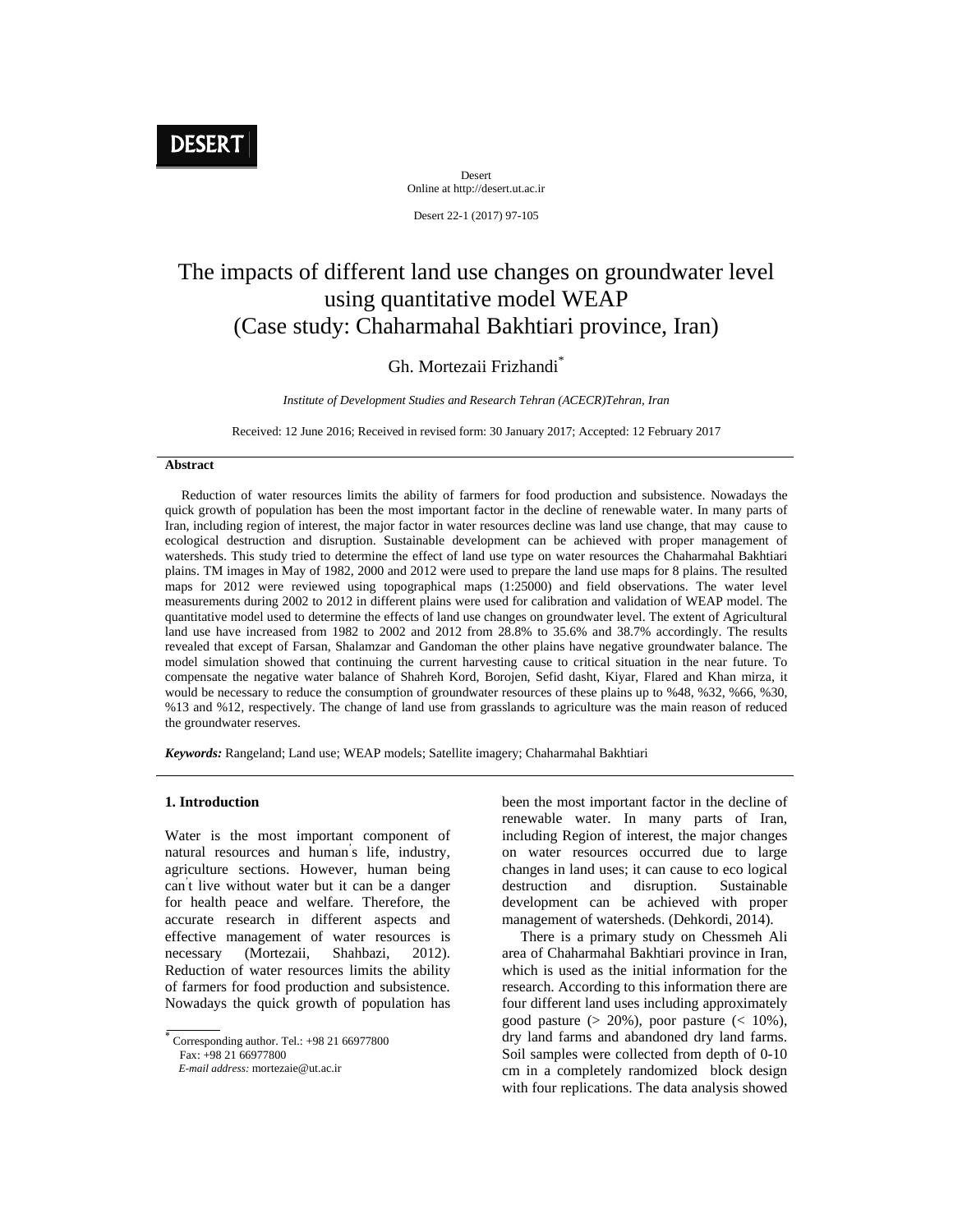that the contents of soil organic matters and available phosphorus decreased during land use change in rangeland and maximum decrease was observed in rain fed cultivated land (50% and 68.8%, respectively). In general it can be said that land use change from natural land like rangeland to other land uses tends to reduce the soil quality and soil surface becomes sensitive to erosion (Yousefifard, 2007).

 Over the past years and for several reasons such as excessive and irrational exploitation of water resources, particularly groundwater, causing problems such as drought and disregard of conservation principles in water resources utilization, some of water resources in Iran were destroyed or are at risk of destroy. This allocated to agriculture more than 90 % of Iranian consumptive water volume, causes more critical conditions, and the element of water has been transferred to one of the most important limiting for water resources (Ahankob, 2013).

 Most of the effects of natural areas management is on the basis human activities. The impacts of land use change reflect human effects. Also land use as a central part of the earth, systems function a little raises complete, interactions of humans and environment at local to global scales (Guner *et al.*, 2010, Abusaada, 2011). According to the study of demand management effects partially, in agriculture sector in south of Africa"olyqan River" watershed model WEAP In one of the sub stain of this river named "Steel port "By this software showed that in some parts of the basin, in cannot be provided with WEAP software rapid assessment of decisions for water allocation suitable. But hydrological cannot model drastic changes of South Africa (Levite *et al.*, 2003). Collaboration with communities for creating new and sustainable ways to reduce pressure on the land in arid and marginal desert areas can be a powerful tool to overcome poverty and struggle desertification and its resiliency (Kavandi *et al.*, 2014).

 Gunkel, Lange, (2012) studied new insights into the natural variability of water resources in the Lower Jordan River Basin and three rainfall seasons are simulated: a drought, an average season and a wet extreme. Simulation results emphasize the non-linear behavior of (semi-) arid systems and resulting impacts on the spatial and temporal variability of water resources. Basin averages of seasonal water balance components ranged between 65 and 489 mm (rainfall), 53 and 270 mm (evapotranspiration), 7 and 87 mm (overland flow), 4 and 129 mm (percolation). Bonzi *et al.*, (2016) analyzed

stakeholder driven scenarios with a trans boundary water planning tool for IWRM in the Jordan River basin. These scenarios suggested that the positive effects of large scale water management options such as the increased use of treated wastewater and sea water desalination can be strongly limited by insufficient water transport infrastructure and a lack of cooperation.

 The main objectives of this study are as follow:

1: Determine the land use changes in the study period (From May 1982 to May 2012) and projected future changes (in three periods of at least 30 years)

2: Using WEAP quantitative model towards land use planning related to groundwater resources so determined to prevent instability over natural resources.

## **2. Materials and Methods**

#### *2.1. The study area*

Chaharmahal Bakhtiari province, is one of the 31 provinces of Iran, geographical coordinates 31°9' - 32°48' north latitude and east of the central Zagros 51° 25' - 49°28' and along the Zagros fold and thrust belt is situated (Figure1). The Province is located in west center of the country and Share Kurd is its capital. The province is divided to five Counties includes Ardle, Borojen, Share Kurd, Farsan, and Ardakan. Chaharmahal Bakhtiari province, consist of two parts first, Chaharmahal means (4 cities), of Lar, Kiyar, Mizoj, and Gandoman, the second part Bakhtiari where Bakhtiari Tribe lives and named after the Tribe, this tribe historically is a branch of Great Lur Trib used to move between two states of Khuzestan and Shiraz. The state has mild semi dry climate, colourful and charming nature with high mountains and slopes covered with flowers, ponds, lakes, lagoons, and water streams.

 Shahreh Kord with an area of 294212 hectares enjoys a cold semi-arid climate, with hot summer days, mild summer nights, cool winter days and cold winter nights. The annual average temperature in Shahreh Kord is about 5.1°C but the minimum and maximum absolute temperatures recorded in Shahreh Kord during the last 30 years have been -32°C and 42°C, respectively. December is the coldest month and July is the hottest month. Although the humidity level is moderate or high in winter, the amount of rainfall is close to zero in planting seasons, except for April and May.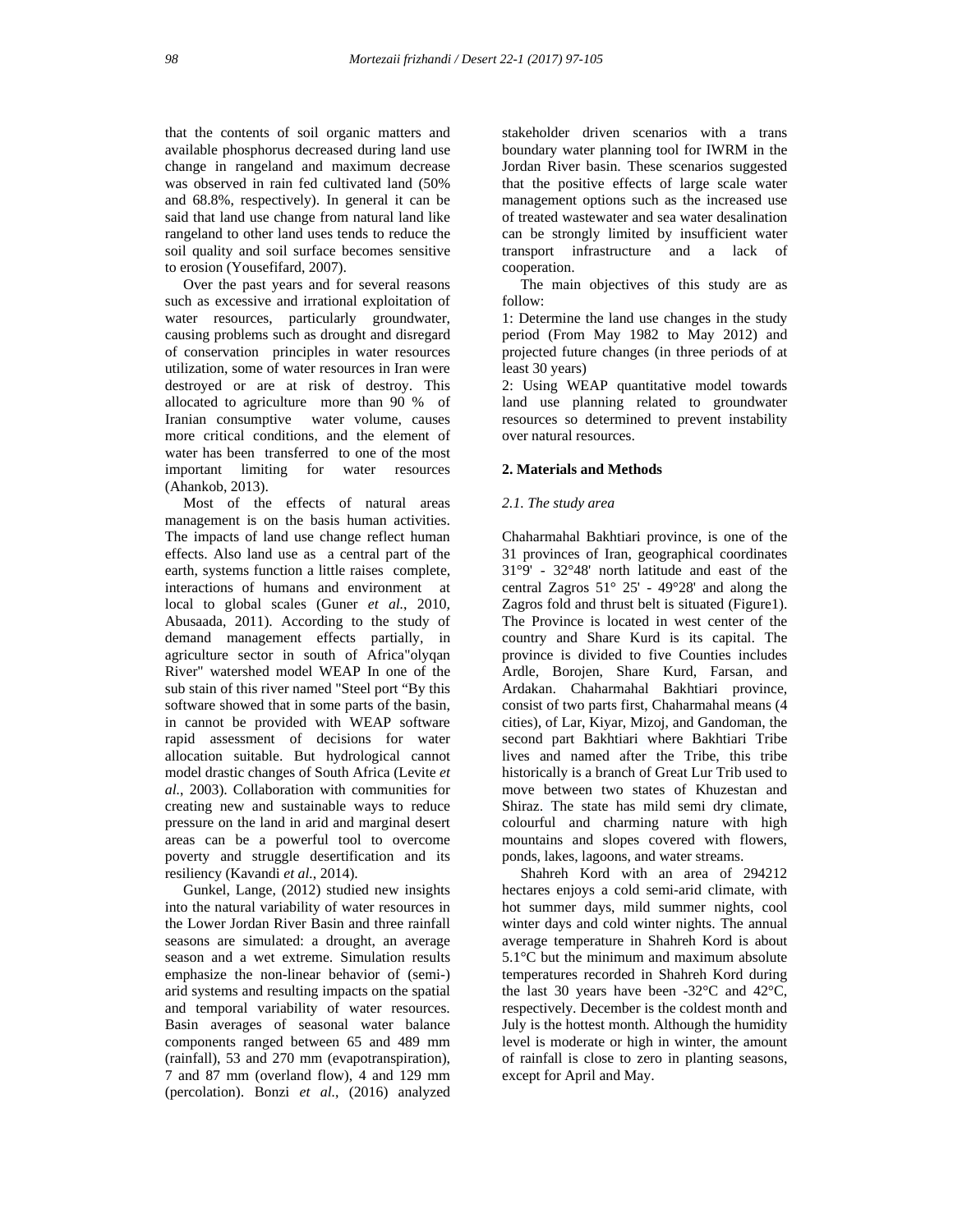Lord Egan county with an area of 342110 hectares is a county in Chaharmahal-o-Bakhtiari Province in Iran. The capital of the county is Lord Egan. At the 2006 census, the county's population was 175,289 in 34,603 families. The county contains four districts: the Central District, Manj District, Flared District, and Khan mirza District. The county has three cities: Lord Egan, Mal-e Khalifeh, and Aluni.

 Ardle has a mild semi cold -arid climate. The annual average temperature in Ardle is about 11°C but the minimum and maximum absolute temperatures recorded in Ardle during the last 30 years have been -7°C and 35°C, respectively. The amount of rainfall is close to 500mm.

 Farsan with an area of 55922 ha has a semi humid climate. The annual average temperature in Farsan is about 12.1°C but the minimum and maximum absolute temperatures recorded in Farsan during the last 30 years have been -6°C and 36°C, respectively. The amount of rainfall is close to 600 mm.

 Borojen with an area of 251300 hectares has a semi humid climate. The annual average temperature in Borojen is about 4°C but the minimum and maximum absolute temperatures recorded in Borojen during the last 30 years have been -36<sup>o</sup>C and 36<sup>o</sup>C, respectively. The amount of rainfall is close to 360mm.

 Flared District or Flared District is a district in Lord Egan County, Chaharmahal and Bakhtiari Province, Iran. The District has one city: Mal-e Khalifeh. The District has two rural districts: Flared Rural District and Poshtkuh Rural District.

 Khan mirza with an area of 102300 hectares has a semi humid climate. The height of this area is 1880 of sea level. The annual average temperature in Khan mirza is about 12°C but the minimum and maximum absolute temperatures recorded in Khan mirza during the last 30 years have been 5°C and 30°C, respectively. The amount of rainfall is close to 500mm. (Figure1).



Fig. 1. The study area in Chaharmahal Bakhtiari province

## *2.2. Methodology Description*

This study tries to determine the effect of land use on water resources in Chaharmahal Bakhtiari plains. TM images in May of 1982, 2000 and 2012 were used to prepare the land use maps for plains (Farsan, Gandoman, Shalamzar, Kiyar, Khanmirza, Borojen ,Sefid dasht and Shahreh Kord). The resulted maps for 2012 were reviewed using topographical map (1:25000) and field observations. The water level measurements during 2002 to 2012 in different plains were used for calibration and validation of WEAP model. The quantitative

model used to determine the effects of land use changes on groundwater storage.

 The information in this study is an important part of understanding has been collected through field studies. Hence the surveys, most of the reasons for some of the research questions were answered and a lot of discipline and understanding between the User and water resources in the region were used. In this study, using the model WEAP during the period, according to current usage, predict future changes are also possible.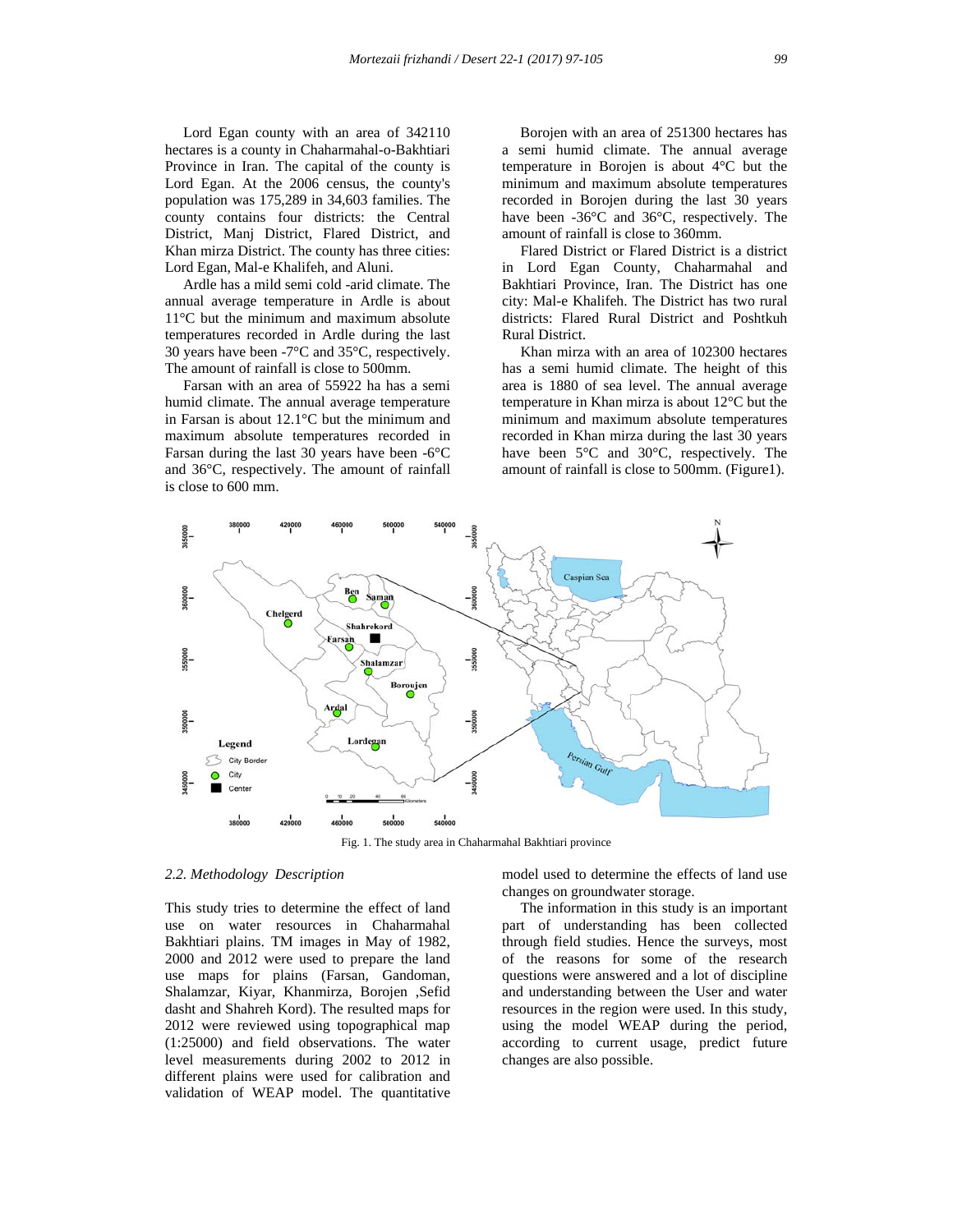#### *2.2.1. Groundwater-surface water interaction*

According to the model WEAP, to collect the information needed plains of Chaharmahal Bakhtiari level model is needed. (Yates *et al.,* 2005).

 When an alluvial aquifer is introduced into the model, the second storage term is dropped and recharge for the sub catchment, R (Vol/time) to the aquifer is simply, (Table 1):

$$
R = \sum_{j=1}^{N} A_j (f_j k_j z_{1,j}^2)
$$
 (1)

Where  $A_i$  is the aquifer depth  $(m)$  at equilibrium,  $K_i$  (m/time) is an estimate of the saturated hydraulic conductivity of the aquifer Surface water and groundwater are dynamically linked,  $Z_i$  is the aquifer depth  $(m)$  at equilibrium for when groundwater is depleted, a stream contributes to aquifer recharge (a losing stream), while a stream is considered to be gaining when

there is substantial recharge to the aquifer across the watershed and flow is from the aquifer to the stream (Yates *et al.,* 2005).

 Irrigated agriculture can complicate the picture even further, since water can be drawn from the stream, pumped from the local aquifer, or even imported from outside the basin, and thus both depletes and recharges the aquifer (Liang *et al.*, 2003; Winter, 2001, Abusaada, 2011).

 Capturing these dynamics is important, and the groundwater model implemented in WEAP allows for the dynamic transfer of water between the stream and the aquifer (Figure 2). In WEAP, the aquifer is a stylized wedge that is assumed symmetric about the river, with total aquifer storage estimated under the assumption that the groundwater table is in equilibrium with the river. Thus the equilibrium storage for one side of the wedge, GSe is given as, (Yates *et al.,* 2005).

R is the watershed's contributing recharge (Vol/time)



Fig. 2. Schematic of the stylized groundwater system, and its associated variables Shahreh Kord

#### *2.2.2. Storage Capacity*

The maximum amount of water that a free table can hold water.

$$
GS_e = h_d * l_w * A_d * S_y
$$
 (2)

Where,  $h_d$ , represents the normal distance that extends horizontally from the stream(m),  $l_w$  is the wetted length(m) of the aquifer in contact with the stream,  $S_y$  is the specific yield of the aquifer(m3/time), and Ad is the aquifer depth(m) at equilibrium. An estimate of the height which the aquifer lies above or is drawn below the equilibrium storage height(m) is given by  $y_d$ , so the initial storage GS in the aquifer at t=0, is given as,

$$
GS(0) = GS_e + (y_d * h_d * l_w * S_y)
$$
 (3)

Initial Storage: The amount of storage in the aquifer simulation this parameter has a surface area, the average saving rate and depth of water in the aquifer is obtained. The amount of storage in the aquifer simulation this parameter has a surface area, the average saving rate and depth of water in the aquifer is obtained (Table1).

 The vertical height of the aquifer above or below the equilibrium position is given as,

$$
y_d = \frac{GS - GS_e}{(h_d * l_w * S_y)}
$$
(4)

And the more the aquifer rises relative to the stream channel, the greater the seepage back to the stream and vice versa, where total seepage, S from a side of the river  $(m^3/time)$  is defined by,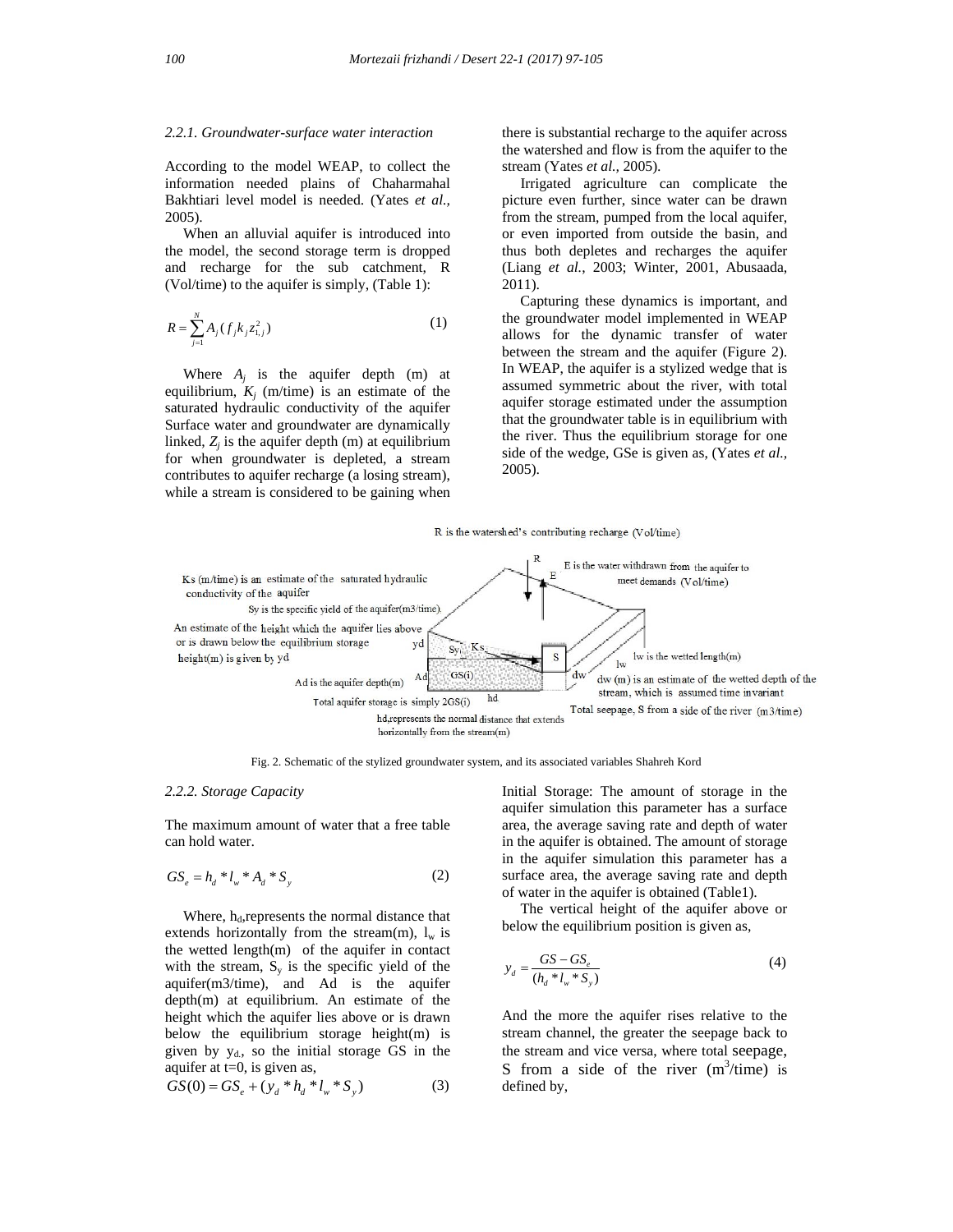$$
S = (K_s * \frac{y_d}{h_d}) * l_w * d_w
$$
 (5)

 Where Ks (m/time) is an estimate of the saturated hydraulic conductivity of the aquifer, and  $d_w$  (m) is an estimate of the wetted depth of the stream, which is assumed time invariant. (Yates *et al.*, 2005).

 Natural recharge: The water in an aquifer on a monthly basis. This factor is multiplied by the surface area and penetration of monthly precipitation will be obtained (Table1).

 The wetted depth, together with the wetted length, approximates the area through which river-groundwater exchanges can take place, and the saturated hydraulic conductivity controls the rate at which water moves towards or away from this area. Once seepage is estimated, then half of the aquifer's total storage for the current time step is given as,

$$
GS(i) = GS(i-1) + (1/2R - 1/2E - S)
$$
 (6)

### **3. Results**

#### *3.1. Withdrawals from the aquifer*

 The amount of monthly withdrawals from wells in the aquifer level having engine clocks in million cubic meters can be achieved (Table1).

 where E is the water withdrawn from the aquifer to meet demands (Vol/time) , and R is the watershed's contributing recharge (Vol/time) (Eq. 1), and total aquifer storage is simply 2GS(i) (Table1).

 To analysis and compare data can be integrated and systematic planning for sustainable land and to have a good operational strategies to suit the environmental conditions of the region. And model WEAP For other places with similar climatic conditions offered (Levite *et al.*, 2003). Analysis of satellite imagery in the study period (since May of 1982 until May of 2012).

Table 1. View the best calibration model for each plain (since May of 1982 until May of 2012)

|     |                         | The mean          | Average | Proportion       | The volume | Remember |
|-----|-------------------------|-------------------|---------|------------------|------------|----------|
| Row | Plain Name              | absolute error of | harvest | of rainfall to   | of aquifer | Aquifer  |
|     |                         | Model $(\%)$      | (MCM)   | aquifer recharge | (MCM)      | (MCM)    |
|     | Shahreh Kord            | 5.5               | 195     | %25              | 1316       | 1598     |
|     | Brojen-Fradnbeh         | 6.2               | 26      | %13              | 218        | 358      |
|     | Sefidasht               | 8                 | 42      | %18              | 93         | 172      |
| 4   | Kiyar Sharghi           | 4.8               | 36      | %17              | 190        | 191      |
|     | Kivar                   | 7.6               | 15      | %8               | 82         | 93       |
| 6   | Farsan-Jong an          | 2.7               | 37      | %27              | 72         | 88       |
|     | Gandoman                | 11.7              | 43      | %10              | 162        | 223      |
| 8   | Javanmardi (Khan mirza) | 8                 | 97      | %34              | 164        | 214      |
|     | Flared (Mal Khalifeh)   | 8.5               |         | %22              | 38         | 69       |

#### *3.2. Changes in land use model WEAP*

Analysis of changes in water resources development in relation to land use change.

Scenario 1: no change in the perception of groundwater (wells) during the simulation (the previous harvest).

Scenario 2: reduce withdrawals from groundwater (wells) during simulation scenarios 10, 20, 30 percent decrease compared to the past This scenario assumes efficiency surface irrigation and by changing land irrigation in the plains of traditional pressure was considered (Figures 3 & 4).

Scenario 3: Withdrawal of groundwater (wells) during simulation scenarios 10, 20, and 30 percent from last It is worth noting, scenario 2 for the plains that were lost during storage calibration was performed and the results of Scenario 3 to the plains that have fixed or positive carried out. The results of the implementation of the various scenarios as examples for some plains below mentioned.

 Study of satellite images and topographic maps of 1: 25,000 and groundwater resources data as well as data from field studies) the change of land use from Rangeland to agriculture) in both primary and supplementary studies done in this area and include data collection and use of comparative, descriptive and analytic.

 Library studies in the field of information on the range of studies, Field visits, data collection and documentation of organizations and research centers and the use of internal and external sites scientific information (Table1).

 The best calibration model obtained for plain error the following table. In the simulation results are also plains in the water for some of the best calibration, is shown (Table 1).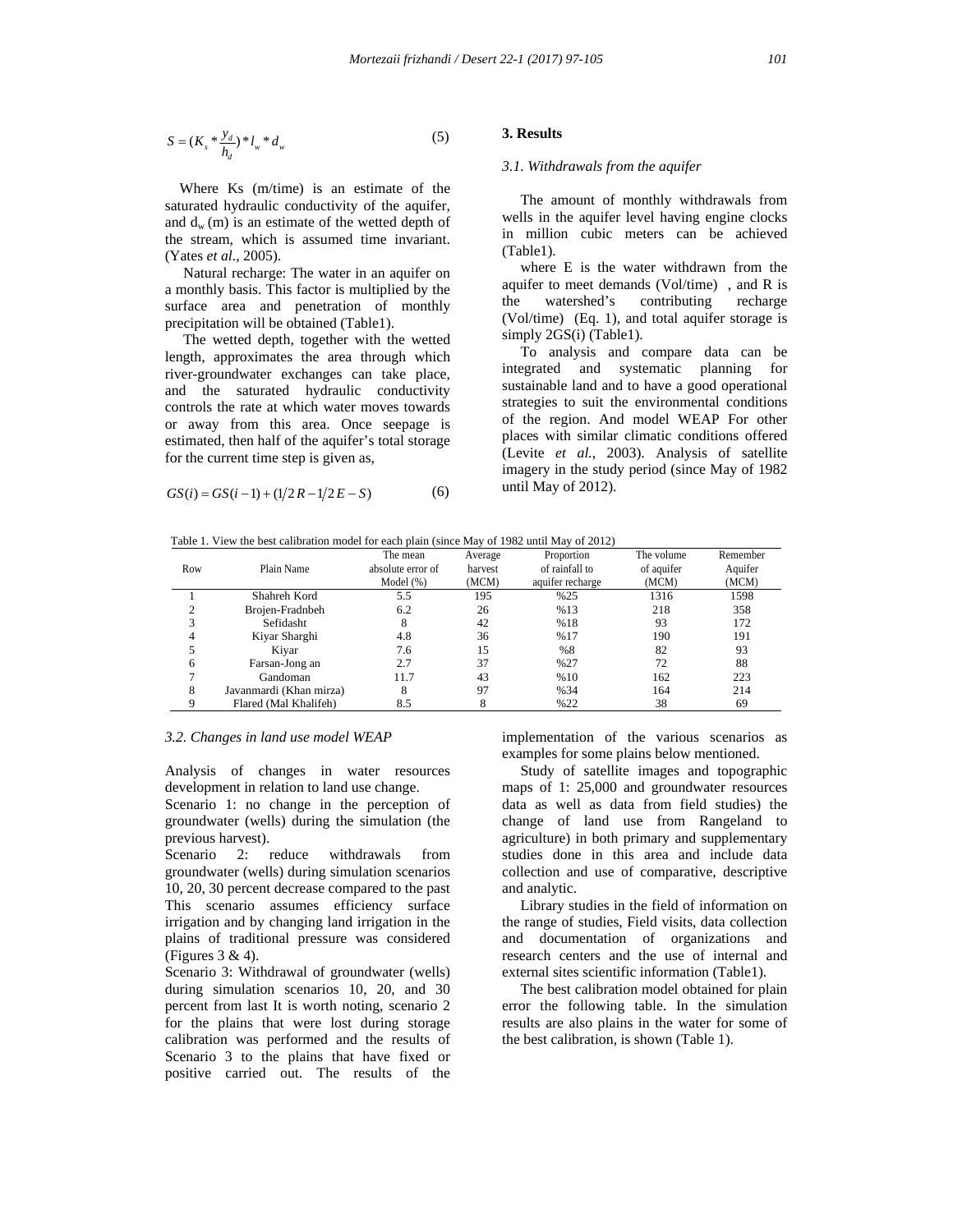

Fig. 3. WEAP outputs in different scenarios in Borojen



Fig. 4. WEAP outputs in different scenarios in Khan mirza

#### *3.3. Water resources model*

After calculating and determining the necessary parameters need to be calibrated model in this study for the period (2002-2012). The statistics of the plains were available in this course.. The calibration model WEAP by changing the parameters such as Storage Capacity, Initial Storage, Withdrawals from the aquifer and Natural recharge (Alizadeh, 2007).

 The calibration of the groundwater aquifer volume observed for each month during the simulation and comparison with the observation that the size of the water level in the aquifer is obtained each month from piezometers.

 After running the model and comparing the calculated groundwater level observed with calibration during the 10 years (2002-2012) to be calibrated in such a way that these errors are of an acceptable level (e.g. 10%), not more (Figures 5 & 6).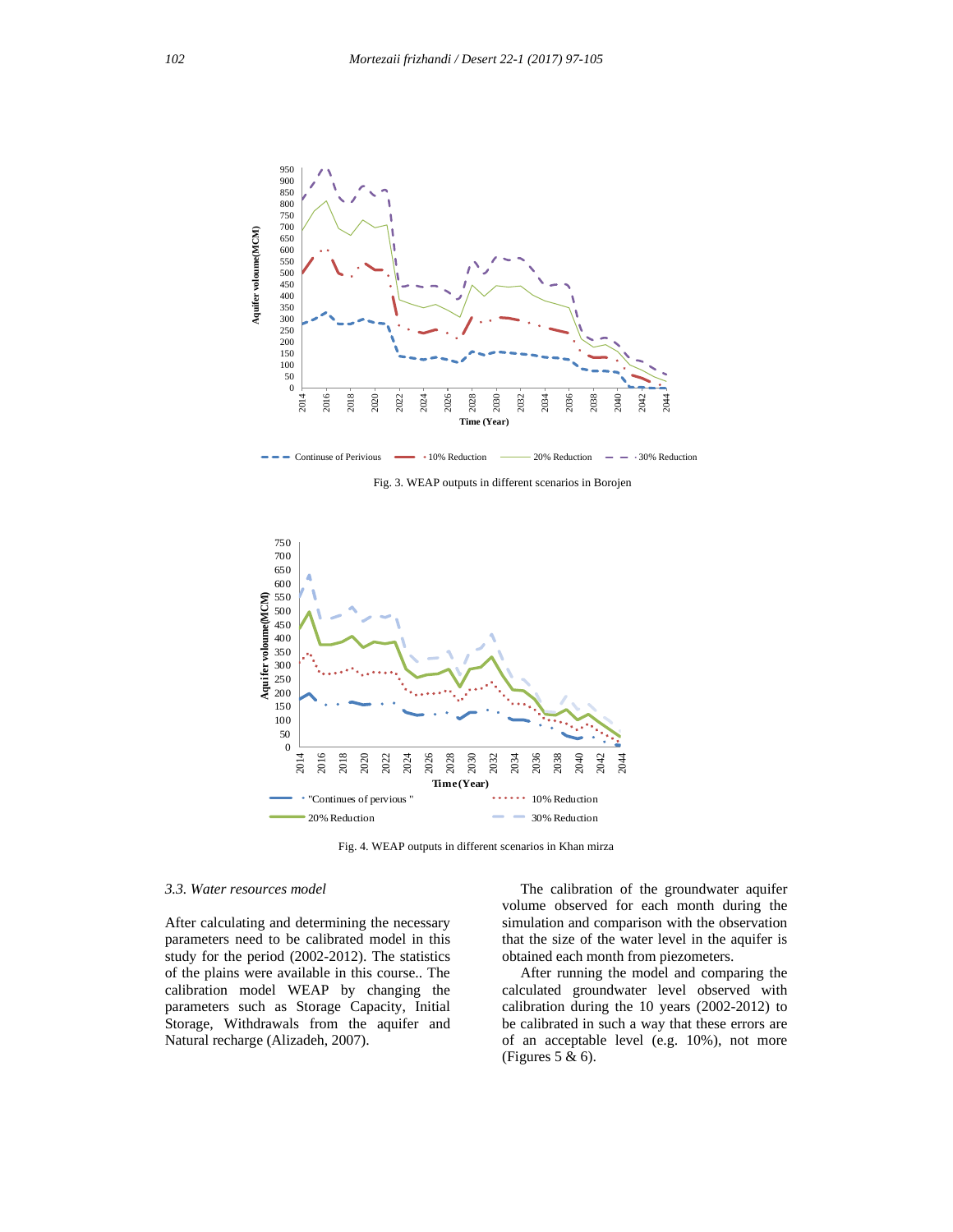



Fig. 6. Comparison of the output and field observations Flared

 Agricultural lands significantly changed during the study period; in 1982, 2002 and 2012 it covers 28.8%, 35.6% and 38.7% of all areas respectively. The results revealed that except of Farsan, Shalamzar and Gandoman the other plains have negative groundwater balance.

 The sustainability of natural resources directly or indirectly associated with the surface of the land area to maintain harmony between sustainable resources and socio-economic needs require study on the cover and land uses.The results of the assessments of groundwater

resources in Chaharmahal Bakhtiari plain WEAP model shows that with the exception of plains Farsan, Shalamzar and other wheat plains of the province are faced with a negative balance.

 After calibration of the model, the analysis was performed for a 30 years period from 2014 to 2044. In this connection, the following scenarios were considered for the assessment of water resources. These results have also been obtained for other plains which are summarized in the following table are listed (Table 2).

Table 2. The results of the reduced harvest in different regions to achieve a balance

| Table 2. The results of the requeed harvest in unferent regions to achieve a balance |                       |                        |                            |         |  |  |  |  |
|--------------------------------------------------------------------------------------|-----------------------|------------------------|----------------------------|---------|--|--|--|--|
|                                                                                      |                       | Storage after 30 years | Percent reduction          | Primary |  |  |  |  |
| Row                                                                                  | Plain Name            | in the form of reduced | in exploitation to achieve | storage |  |  |  |  |
|                                                                                      |                       | exploitation (MCM)     | a balance $(\%)$           | MCM)    |  |  |  |  |
|                                                                                      | Shahreh Kord          |                        | 48                         | 1311    |  |  |  |  |
| 2                                                                                    | Brojen-Fradnbeh       |                        | 32                         | 217     |  |  |  |  |
|                                                                                      | Sefidasht             |                        | 66                         | 92      |  |  |  |  |
| 4                                                                                    | Kiyar Sharghi         | 17                     | 30                         | 188     |  |  |  |  |
|                                                                                      | Javanmardi            | 33                     | 12                         | 460     |  |  |  |  |
|                                                                                      | Flared (Mal Khalifeh) |                        | 12                         | 36      |  |  |  |  |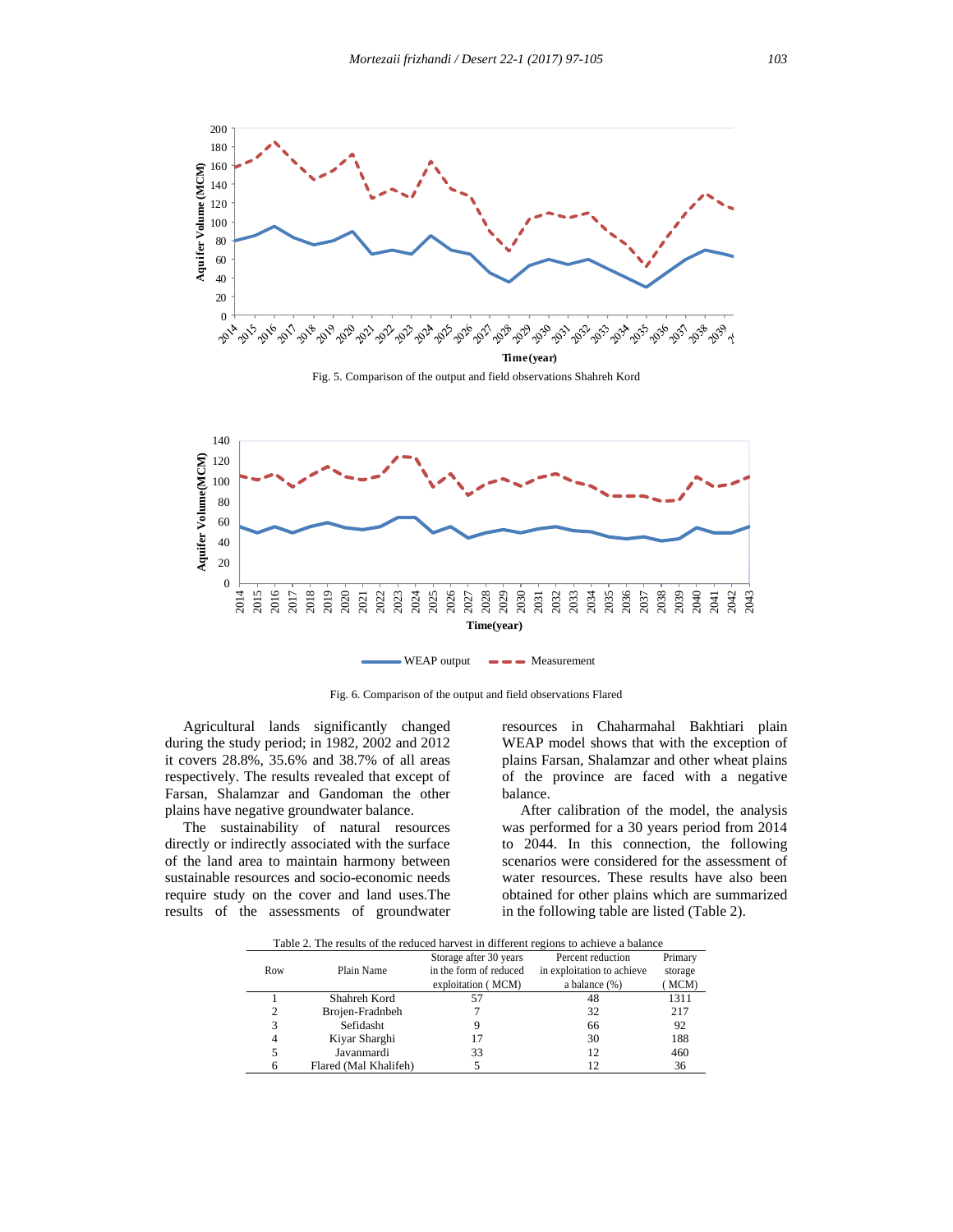## **4. Discussion and Conclusion**

One of the most important water resources problems in Iran is over utilization of groundwater resources. one of the best useful ways to manage and control the aquifers is modeling. in this paper we have tried to assess the groundwater resources of Chaharmahal in the future, with modeling of surface and groundwater together in various scenarios using WEAP model.

 The model simulation shows that continuing the current harvesting cause to critical situation in the near future. To compensation the negative balance of Shahreh Kord, Borojen, Sefiddasht, Kiyar, Farad and Khan mirza, it would be necessary to reduce the consumption of groundwater resources of these plains up to %48, %32, %66, %30, %13 and %12, respectively. The main reason for the change of land use from grasslands to agriculture, was reduced the groundwater reserves.

 Another important point is the role of social, economic and political. Related data clearly not available while soil factors, geology were involved in the analysis of the model were considered. The results of this study are in well agreement with that of other studies, e.g. Alfarra, (2004). The river basin of Lake Naivasha in Kenya researcher on using the software WEAP to find the causes and future problems that the study showed:

1. The main problem is related to the agricultural sector so that in some parts over the allocation of irrigation water is needed. While on the contrary, in other areas of need does not provide.

2. In fact, the main problem in the management of non-normative, not a little water.

3. The main reason for the change of land use from Rangeland to agriculture has been reduced groundwater reserves.

 The demand for different sectors in the coming years, the river's watershed is faced with numerous problems. Poor performance of state organs, causing damage to land in their areas of study. This is due to legal deficiencies users of all government agencies in receipt of wells used. To capture the most important areas of natural resources. Changes in the destruction of the land, however small, will affect their role.

 Effective IWRM models must address the two distinct systems that shape the water management landscape. Factors related to the bio-physical system, namely climate, topography, land cover, surface water hydrology, groundwater hydrology, soils, water quality, and ecosystems shape the availability of water and its movement through a watershed. Factors related to the socio-economic management system, driven largely by human demand for water, shape how available water is stored, allocated, and delivered within or across watershed boundaries. Increasingly operational objectives for the installed hydraulic infrastructure constructed as part of the management system seek to balance water for human use and water for environmental needs (Biswas, 1981; Jamieson, 1986; Bower, 2000; Zalewski, 2002; Westphalia *et al.,* 2003; Lange *et al.*, 2012b).

 The advancements of WEAP21 have been based on the premise that at the most basic level, water supply is defined by the amount of precipitation that falls on a watershed or a series of watersheds with this supply progressively depleted through natural watershed processes, human demands and interventions, or enhanced through watershed accretions. Thus, WEAP21 adopts a broad definition of water demand, where the watershed itself is The first point of depletion through evapotranspiration via surface-atmosphere interactions (Mahmoud and Hubbard, 2002; Lange *et al.*, 2012a,).

 The construction of drainage channels in the middle of the study area in order to drain out the water creates a sense of ownership of lands in areas adjacent to agricultural land eventually destruction of nearby drainage in 20 years is causing damage to a lot of pasture land. The main reason for the change of land use from grasslands to agriculture, was reduced the groundwater reserves.

#### **References**

- Abusaada, M.J., 2011. Flow dynamics and management options in stressed carbonate aquifer system, the Western Aquifer Basin, Palestine.
- Ahankob, A., 2013. Check the water crisis in the aquifer Khanmirza (Chaharmahal Bakhtiari). The first National Conference on Water Crisis. Islamic Azad University, Isfahan, The International Journal of Engineering and Science, 2; 53-59.
- Alfarra, A., 2004. Modeling water resource management in Lake Naivasha. International Institute for Geo Information Science and Earth Observation Enchased 24-25.
- Alizadeh, H., 2007. Assess the impact of the allocation of water in the basin hydrological scenarios using software WEAP. Hydro Sci Techno., 23; 1-12.
- Biswas, A.k., 1981. Integrated water management; Some international dimensions. Journal of Hydrology, 51; 369-379.
- Bonzi, C., J. Onigkeit, H. Hoff, 2016. Analysing stakeholder driven scenarios with a trans boundary water planning tool for IWRM in the Jordan River Basin. In: Borchardt D, Bogardi J, Ibisch R (eds) Integrated water resources management; concept, research and implementation. Springer, Berlin.